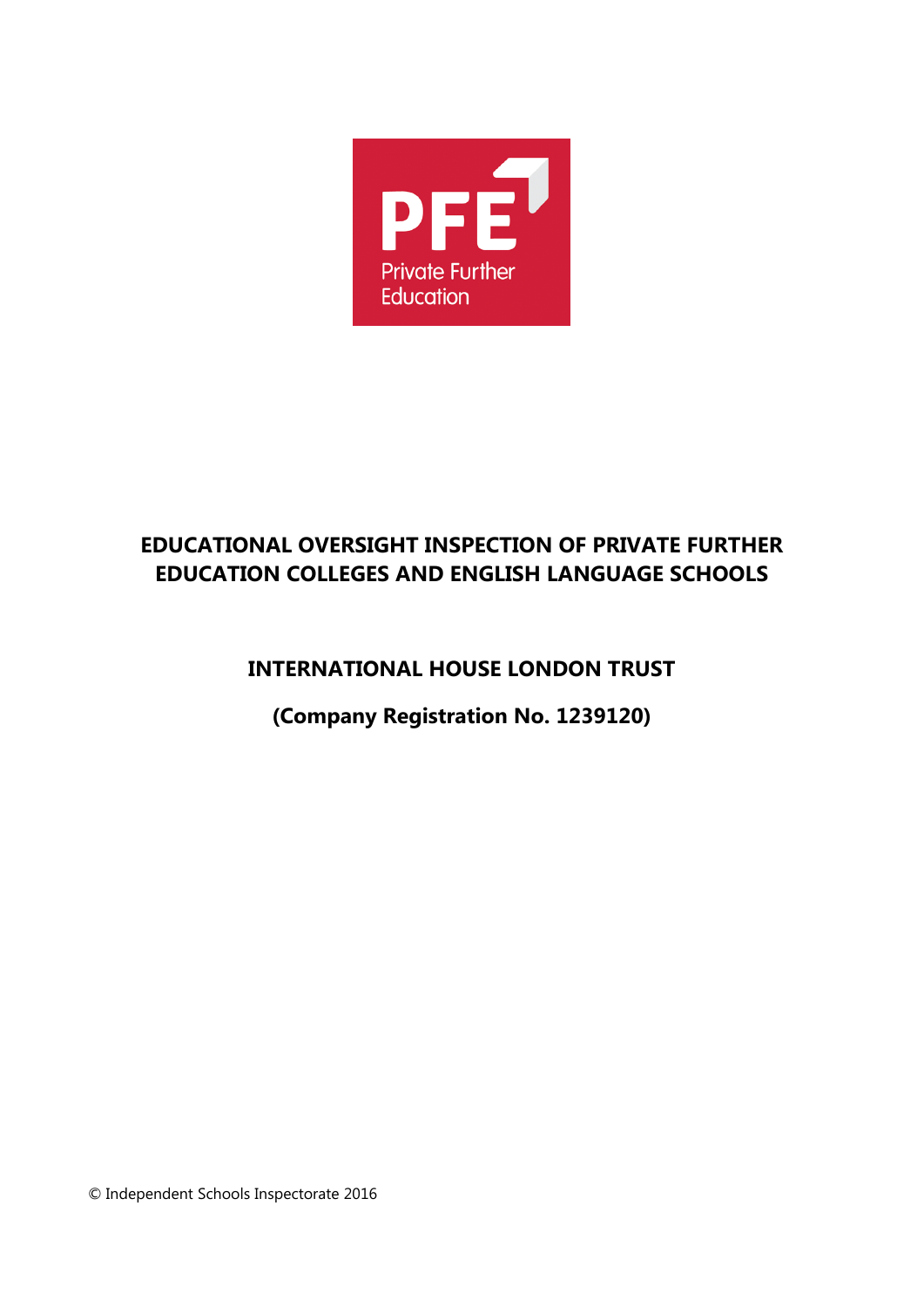| <b>Full Name</b><br>Address       | <b>International House London Trust</b> |                                                              |
|-----------------------------------|-----------------------------------------|--------------------------------------------------------------|
|                                   | WC2B 5LQ                                | International House London Trust, 16 Stukeley Street, London |
| Telephone Number                  | 020 7611 2400                           |                                                              |
| <b>Email Address</b>              | justin.vollmer@ihlondon.com             |                                                              |
| Website                           | www.ihlondon.com                        |                                                              |
| Director                          | Mr Justin Vollmer                       |                                                              |
| Proprietor                        | <b>International House Trust Ltd</b>    |                                                              |
| Age Range                         | $16+$                                   |                                                              |
| Total number of students          | 941                                     |                                                              |
| Numbers by age and type Under 16: |                                         | 15                                                           |
| of study                          | $18 +$ :                                | 926                                                          |
|                                   | EFL only:                               | 306                                                          |
|                                   | FE only:                                | 635                                                          |
|                                   | EFL and FE:                             | 0                                                            |

Inspection dates **06 - 08 December 2016**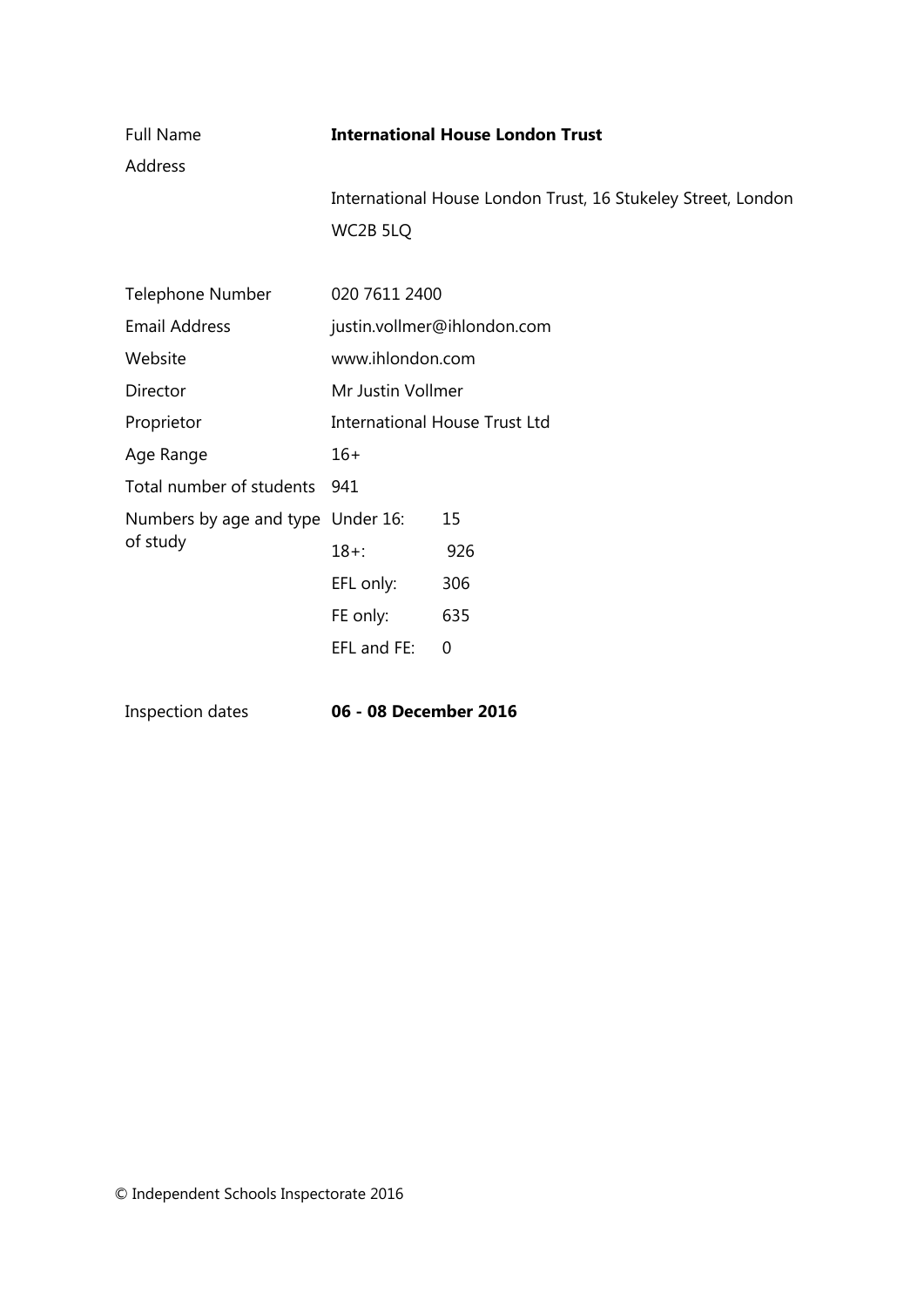### **PREFACE**

This inspection report follows the Framework for Educational Oversight of private further education colleges and English language schools. The inspection consists of a three-day team inspection of the institution's educational provision.

The ISI is an approved Educational Oversight body authorised by the Home Office to inspect privately funded further education colleges and English language schools in England and Wales offering courses on the Qualifications and Credit Framework. It is designed to improve the quality of education on offer to international students who attend UK colleges through Tier 4 of the points-based system for student visas.

ISI inspections are required to:

- Report on the extent to which colleges comply with the published Educational Oversight Standards;
- Assess and report on the quality of educational outcomes and provision;
- Where applicable, make recommendations outside the scope of the Standards to support continued improvement of quality.

Inspection provides objective and reliable reports on the quality of colleges, and by placing reports in the public domain, makes this information available to students, Government and the wider community. Inspection takes account of the context of each individual college, and of how it evaluates its own performance and demonstrates its success.

The inspection of the college is from an educational perspective and provides limited inspection of other aspects, though inspectors will comment on any significant hazards or problems they encounter which have an adverse impact on students. The inspection does not include:

- (i) an exhaustive health and safety audit;
- (ii) an in-depth examination of the structural condition of the college, its services or other physical features;
- (iii) an investigation of the financial viability of the college or its accounting procedures;
- (iv) an in-depth investigation of the college's compliance with employment law.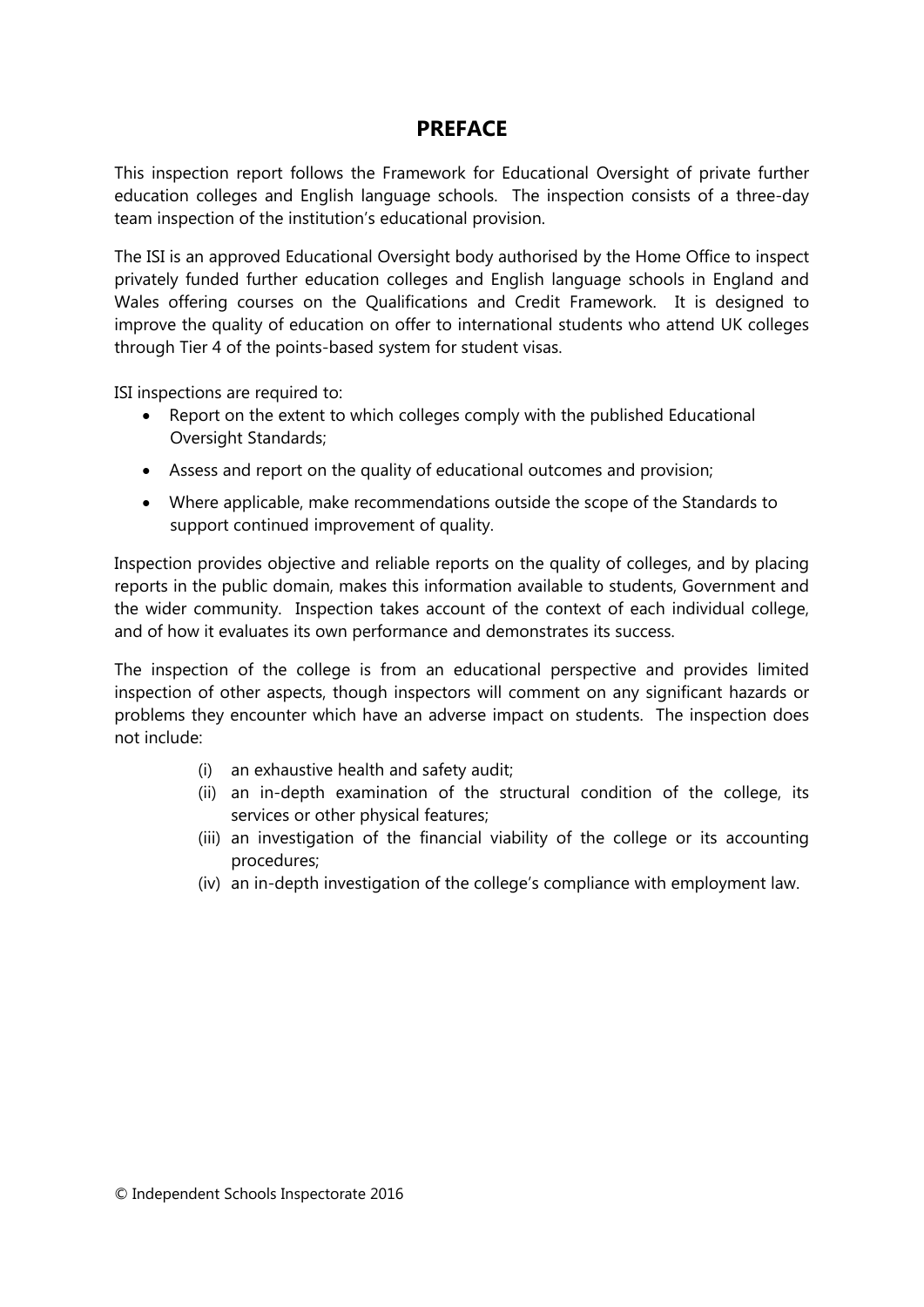## **CONTENTS**

Page

| 1                               | <b>CHARACTERISTICS AND CONTEXT</b>                                                                                                                                                                            | 2                          |
|---------------------------------|---------------------------------------------------------------------------------------------------------------------------------------------------------------------------------------------------------------|----------------------------|
| $\overline{\mathbf{2}}$         | <b>SUMMARY OF FINDINGS</b>                                                                                                                                                                                    | 3                          |
| 3                               | THE QUALITY OF THE CURRICULUM, TEACHING AND LEARNERS'<br><b>ACHIEVEMENTS</b>                                                                                                                                  | 5                          |
| (a)<br>(b)<br>(c)               | Assessment of students prior to or on arrival<br>Suitability of course provision and curriculum<br>The quality of teaching and its impact on learning<br>(d) Attainment and progress                          | 5<br>5<br>5<br>6           |
| 4                               | STUDENTS' WELFARE, INCLUDING HEALTH AND SAFETY                                                                                                                                                                | 7                          |
| (a)<br>(b)<br>(c)<br>(d)<br>(e) | Health, safety and security of the premises<br>Student registration and attendance records<br>Pastoral support for students<br>Safeguarding for under 18s<br>Residential accommodation                        | 7<br>7<br>8<br>8<br>8      |
| 5                               | THE EFFECTIVENESS OF GOVERNANCE, LEADERSHIP AND<br><b>MANAGEMENT</b>                                                                                                                                          | 10                         |
| (a)<br>(b)<br>(c)<br>(d)<br>(e) | Ownership and oversight<br>Management structures and responsibilities<br>Quality assurance including student feedback<br>Staff recruitment, qualifications and suitability checks<br>Provision of information | 10<br>10<br>10<br>11<br>11 |
| 6                               | <b>ACTIONS AND RECOMMENDATIONS</b>                                                                                                                                                                            | 12                         |

## **INSPECTION EVIDENCE**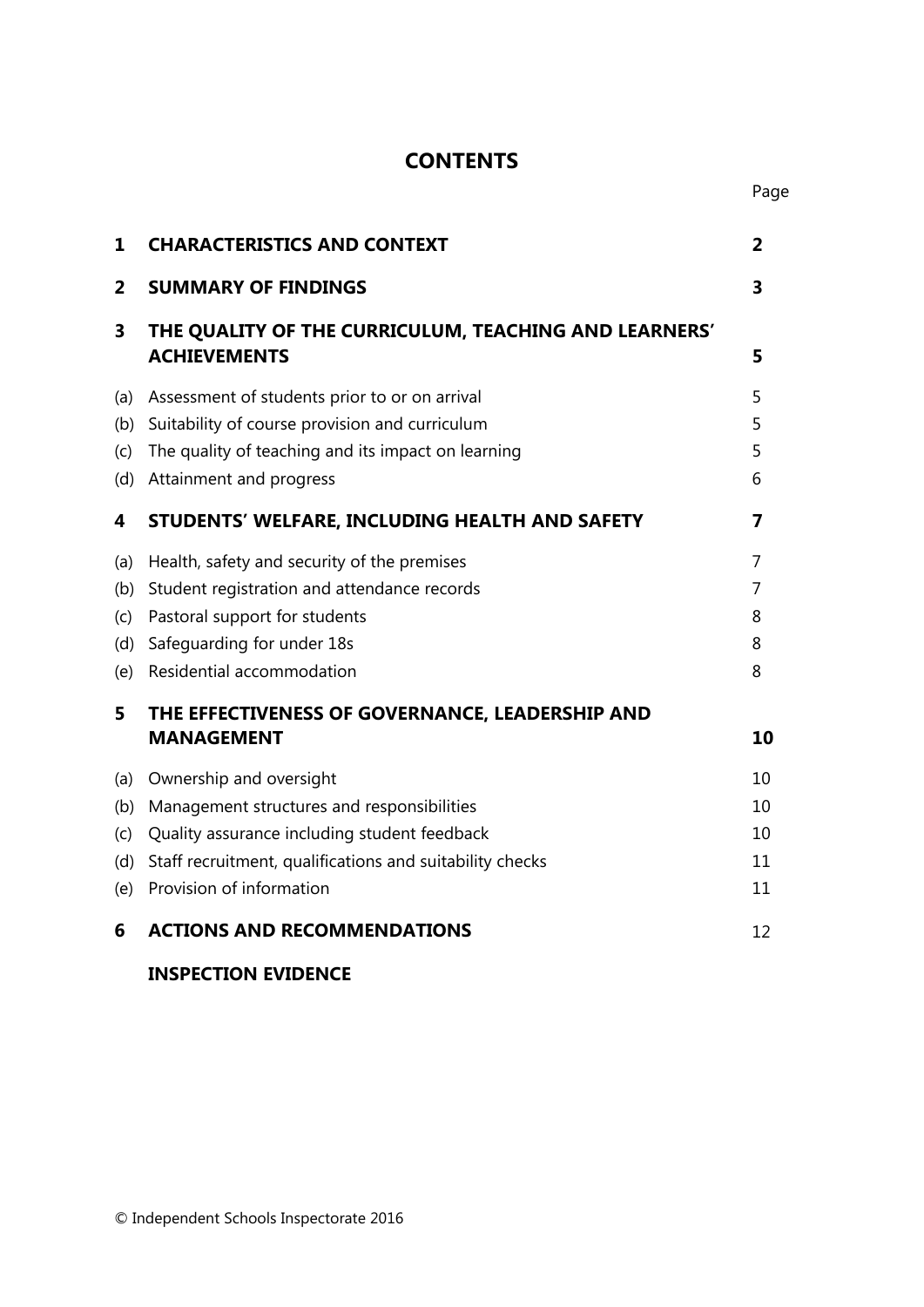## **1. CHARACTERISTICS AND CONTEXT**

- 1.1 International House London is part of International House Trust Ltd, which is a registered charity. International House London was set up in 1959 and moved to its current premises in Holborn in March 2007. The aim of the trust is to improve the quality of language teaching and teacher training worldwide. A board of trustees oversee the management of the school. Operational oversight of the school is under the direction of the chief executive officer, who reports regularly to the board of trustees. He is supported in his role by the director of operations, who manages the day-to-day operations of the school with the senior management team.
- 1.2 The school offers an extensive range of courses in general and business English as well as Cambridge and IELTS examination courses. In educational training the school offers a range of courses in house, online and overseas to both teachers and managers. The main teacher training courses are the part-time and full-time CELTA and DELTA courses. The school also offers part-time courses in modern foreign languages from beginner to advanced level and bespoke business executive courses.
- 1.3 Students enrol at intervals with weekly enrolment for general English courses, monthly for teacher training courses and 6 weekly for modern language courses. English and modern language courses are open to all, whilst teacher training courses require a minimum standard of English which is determined prior to acceptance.
- 1.4 At the time of the inspection 941 students were enrolled, the vast majority of whom were adults. Students come from a wide range of countries in Asia, the Middle East and Europe, and there is a slight predominance of females. Students on general and specialist English courses do not have English as their first language. Students on teacher training courses and modern foreign language courses are predominantly from the UK with the vast majority having English as their first language. There is 1 student on a Tier 4 visa.
- 1.5 There is currently a very small number of students assessed as having special educational needs or disabilities (SEND).
- 1.6 The college was last inspected on 24 November 2015 when it met all Key Standards and the quality of education exceeded expectations.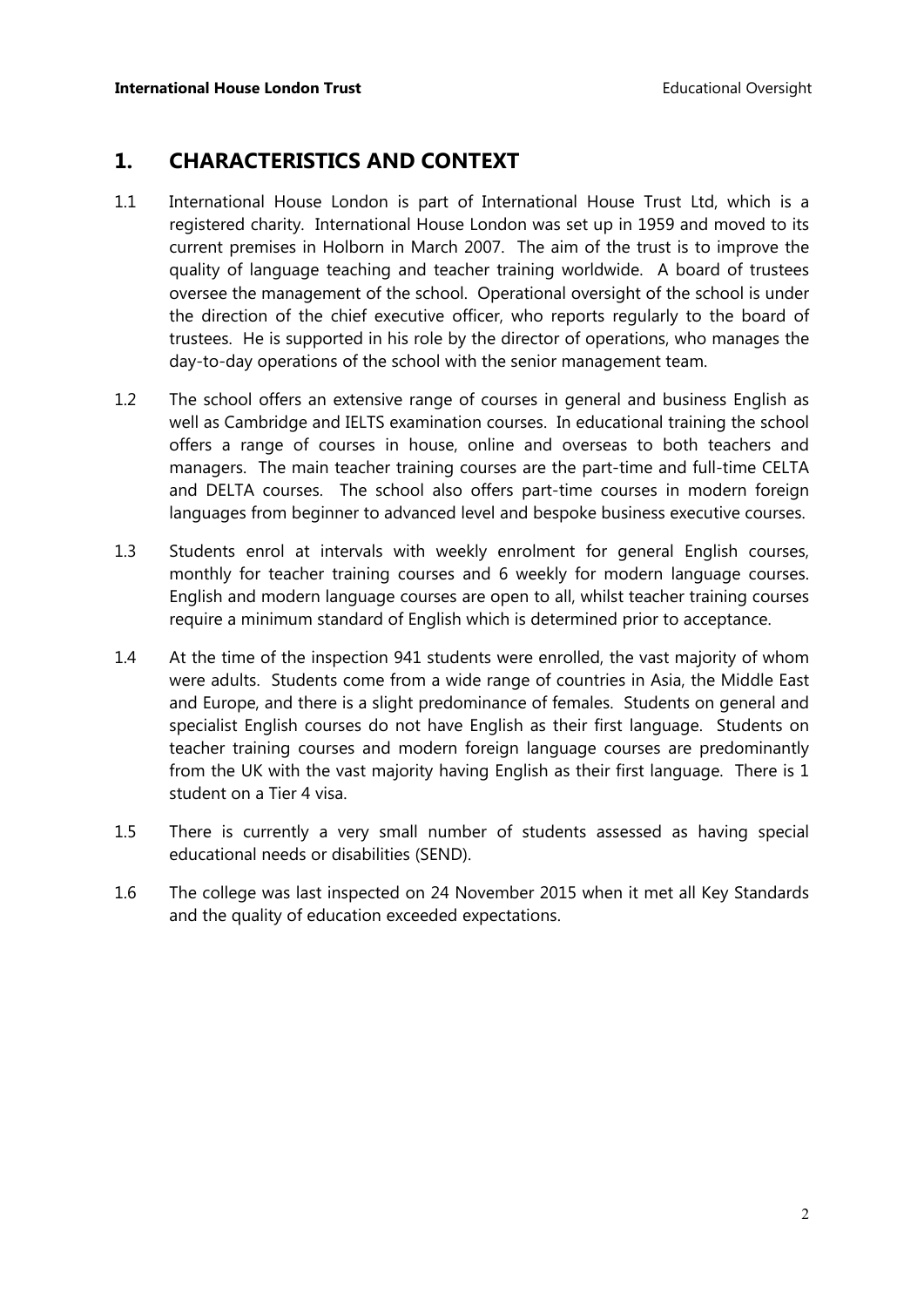#### **2. SUMMARY OF FINDINGS**

- 2.1 **The language school exceeds expectations for the quality of education**. At the time of the inspection, all Standards for Educational Oversight were met and quality is excellent.
- 2.2 The quality of the curriculum, teaching and learners' achievements is excellent. Initial assessment and induction are very accurate. They ensure that students are enrolled on the most suitable course and any special educational needs are identified early. Courses on offer to Tier 4 students lead to outcomes that meet Home Office requirements. Teaching, learning and achievement are outstanding. Teachers plan activities that are well designed and encourage a high level of collaboration between students. Teachers explain very clearly and use questioning well to ensure that all students understand. They check students' progress consistently in lessons giving verbal feedback constantly. A very small minority of lessons lack pace and challenge. Teachers mark students' work with excellent attention to detail, explaining mistakes and guiding students to make improvements. Students' progress is tracked in detail, allowing managers and teachers to monitor progress effectively. The new tutorial system is very effective in helping teachers and students to assess their progress. Trainee teachers have outstanding opportunities to develop excellent teaching skills. Extra support has been extremely helpful for students with writing difficulties. Attainment and progress are outstanding: students make excellent progress in developing their skills.
- 2.3 Students' welfare, including health and safety, is excellent. The school's premises are of high quality, very well maintained and secure. Excellent measures are in place to reduce the risk of fire and other hazards. Provision for first aid is excellent. Admission and attendance registers are accurately maintained in accordance with Home Office requirements for Tier 4 reporting procedures. Support for students is excellent, with outstanding pastoral support, a wide range of social activities and guidance for their future aspirations. The school has very effectively implemented the national requirements for the welfare and safeguarding of students who are under 18. Excellent and safe arrangements are made for students under 18 to stay with host families.
- 2.4 The effectiveness of governance, leadership and management is excellent. Strong leadership is evident at all levels, providing clear direction and resulting in high quality education. As a result the school fulfils its aims, ensuring all students successfully achieve high standards. The leadership and management are successful in appointing high quality staff. Quality assurance including student feedback is excellent. Student data on attainment and progress is gathered well; however, there is insufficient analysis and use of patterns and trends over time. An accurate selfevaluation report is monitored very effectively and has ensured improvements. Staff performance is monitored and supported very well through excellent and helpful personal development interview, which includes information from lesson observations and students' feedback. Staff benefit from a wide range of staff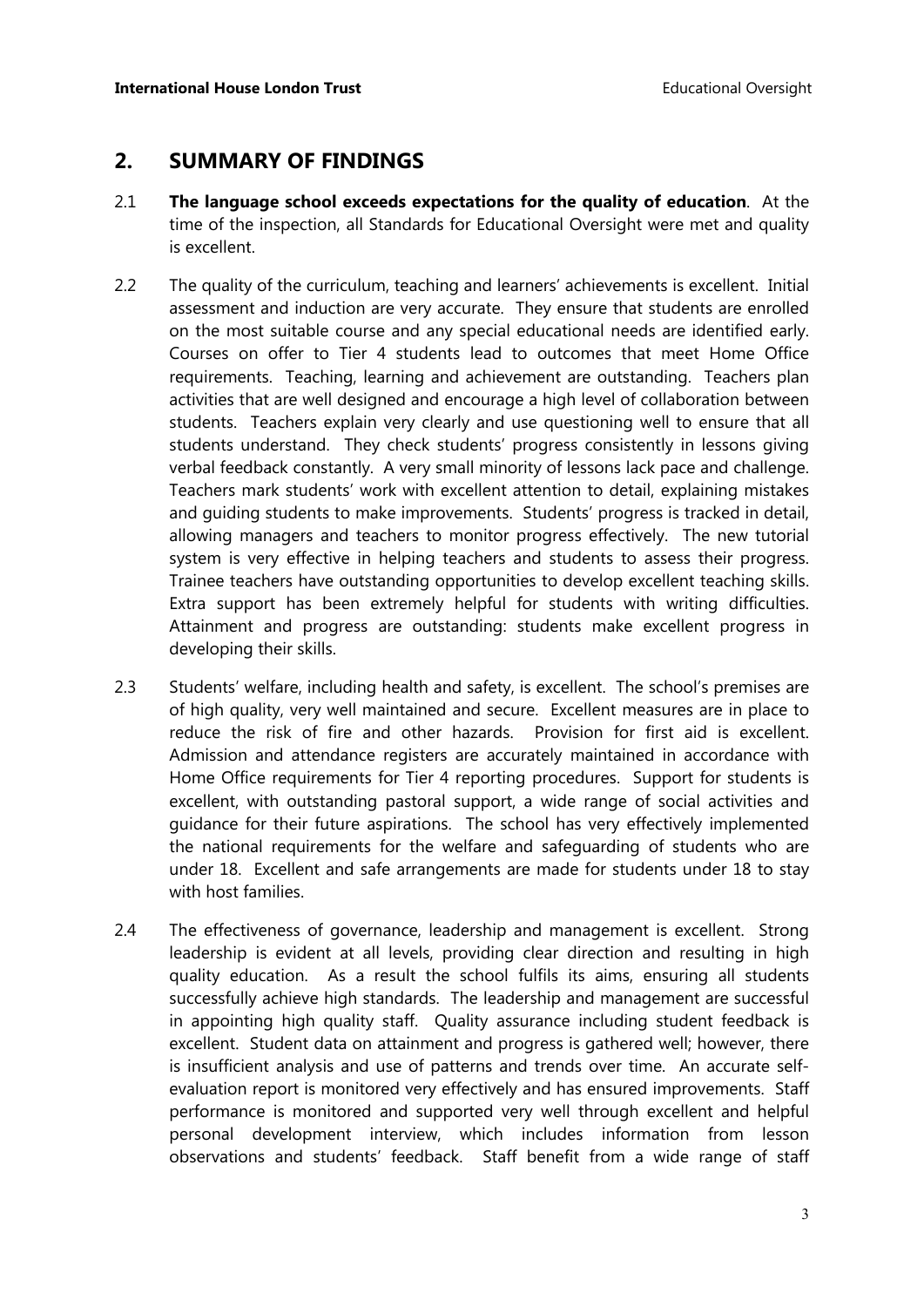development activities. Student feedback is gathered frequently and used well to make improvements. This feedback reports high levels of satisfaction.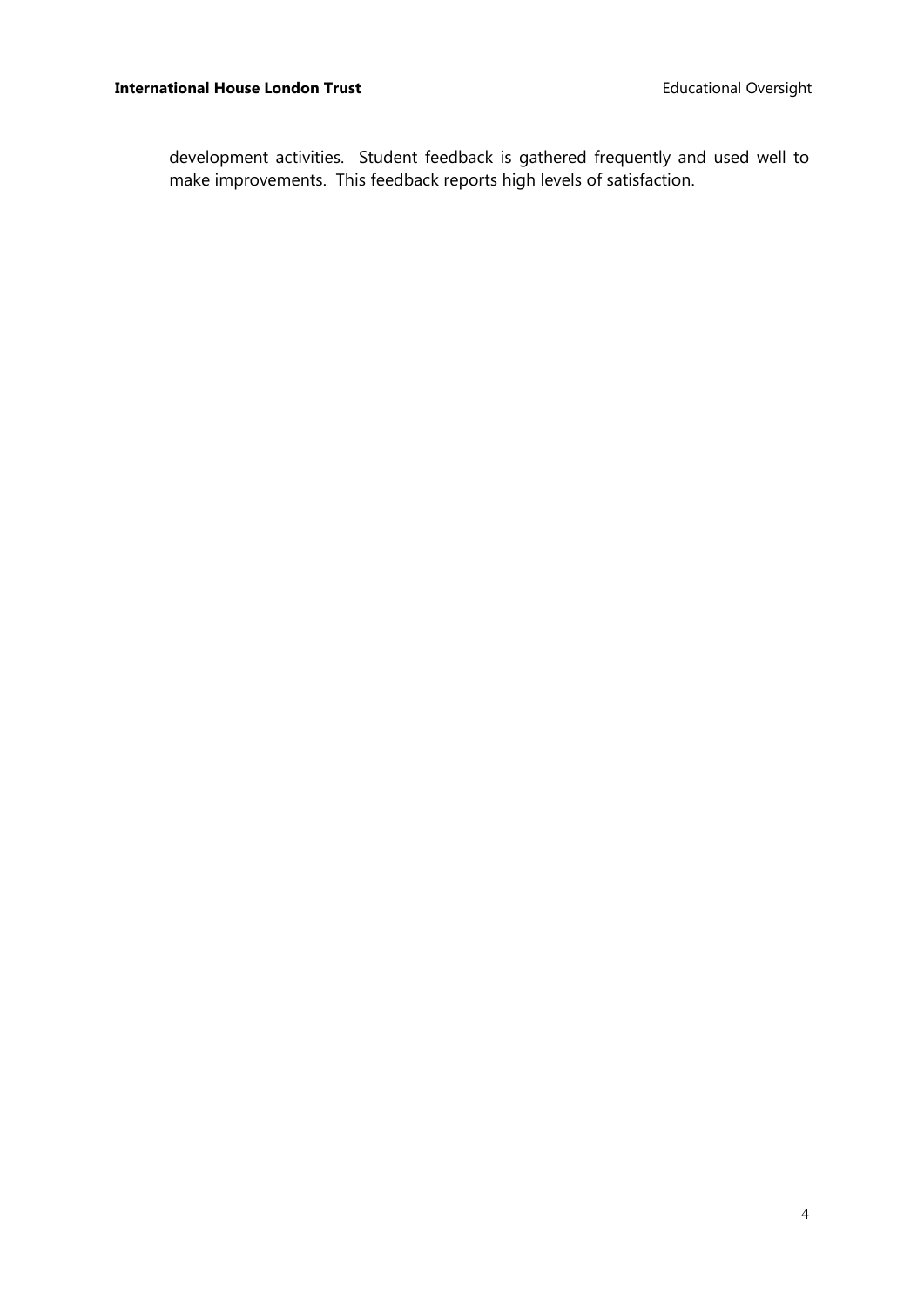## **3. THE QUALITY OF THE CURRICULUM, TEACHING AND LEARNERS' ACHIEVEMENTS**

#### **3.(a) Assessment of students prior to or on arrival**

- 3.1 Assessment of students prior to or on arrival is excellent. Ability is assessed prior to arrival by an appropriate online test followed up by an interview on arrival. This effectively ensures that the vast majority of students are placed on the most suitable programme for their needs. In the very few cases where a change is necessary, this is carried out quickly and with minimum interruption to the students' education. Once they have started their course, students are monitored very carefully to ensure that they are in the right class. There is flexibility to move levels if necessary.
- 3.2 Assessment information is used effectively by teachers to plan for each individual's needs. Lessons for the executive students' lessons are planned on the basis of a needs analysis, which successfully ensures their aims are well met. The school works very hard to ensure the students are on the right course.

#### **3.(b) Suitability of course provision and curriculum**

- 3.3 Suitability of course provision and curriculum is excellent.Students are extremely well educated in accordance with the clear statement of educational aims which are accessible on the school's website.
- 3.4 A very wide range of courses at different levels are advertised clearly in the school's prospectus and on the website. A good range of short executive courses, one-toone business courses and modern foreign language courses ensures these students' needs are well met. As a result, students can easily find a course to suit this needs to enable them to progress well. Courses on offer to Tier 4 students lead to outcomes that meet Home Office requirements.
- 3.5 The school offers excellent support for students, especially those with learning or language difficulties, which enables them to make very good progress. A member of staff is trained in supporting special educational needs. As a result, outstanding support is given to students who have been identified as needing additional support for dyslexia.

#### **3.(c) The quality of teaching and its impact on learning**

3.6 The quality of teaching and its impact on learning is excellent. Teachers have extensive subject knowledge and are highly skilled in developing student's understanding and fluency in language. Teachers know their students well and plan lessons accordingly, ensuring that previous learning is taken into account, reinforced and built on. The relationship between teachers and students is excellent and students ask questions with confidence.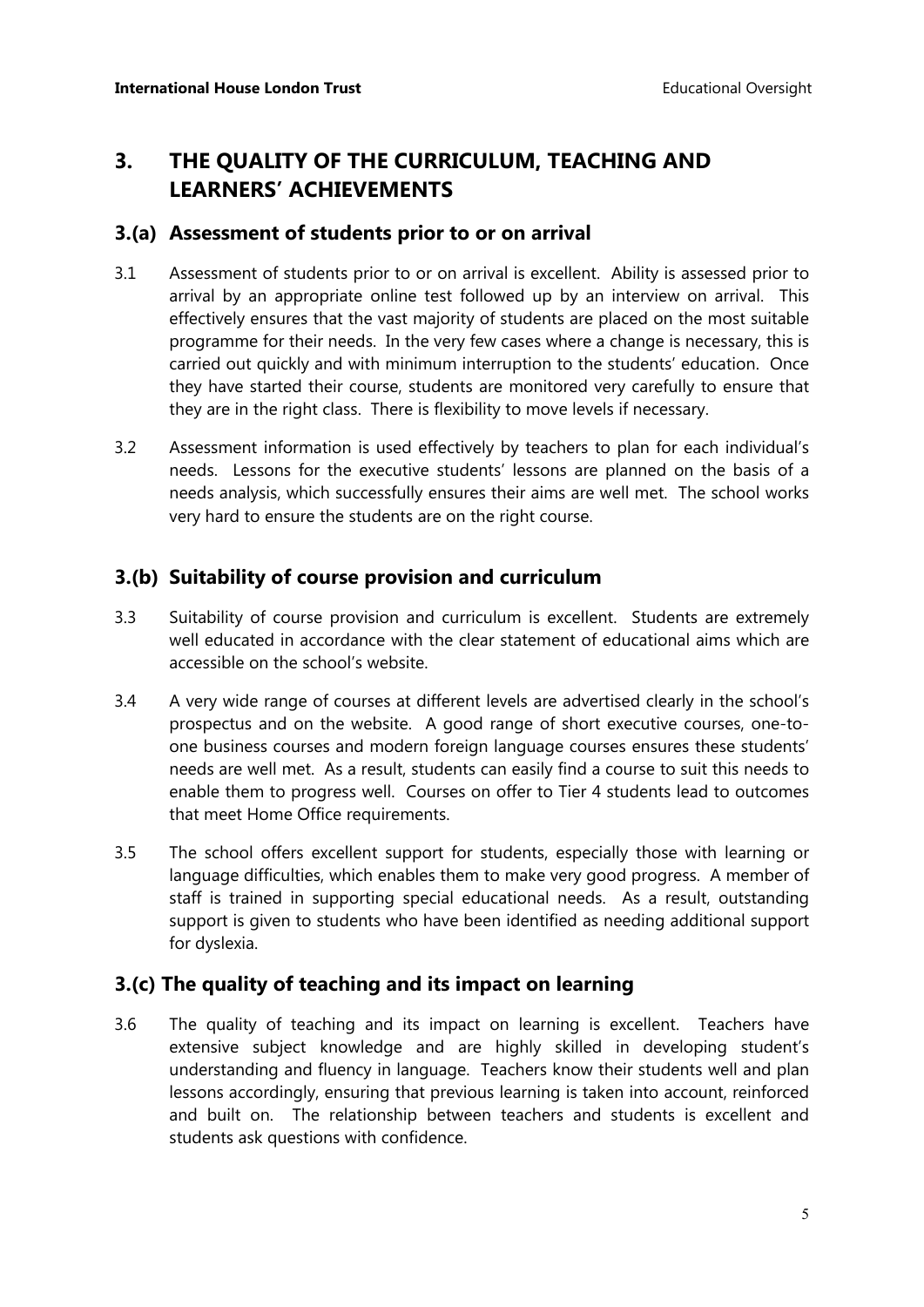- 3.7 Planning of lessons is detailed and includes an imaginative and innovative range of activities so that students enjoy their lessons and are actively engaged in their learning.These activities are well designed and well-balanced with high quality collaboration between students in groups or pairs. Teachers demonstrate and explain very clearly using questioning well to ensure that all students understand.
- 3.8 The creative use of a wide variety of resources, including interactive materials, enhances students learning very well.Teachers skilfully facilitate class discussions which encourages the students to speak with enthusiasm.As a result students make outstanding progress. A very small minority of lessons lack pace and challenge and result in a lack of opportunity for students to engage.
- 3.9 Teachers check students' progress consistently in lessons and adapt their teaching to ensure that students have a secure grasp of work covered. Teachers mark students' written work with excellent attention to detail, explaining mistakes and guiding students, as well as providing praise and encouragement where appropriate. The assessment of students' work and progress is timely and used well to plan for individuals in lessons. Extra support has been extremely helpful for students with writing difficulties.
- 3.10 The school is a teacher training centre employing teacher trainers who are very well qualified and experienced. They fully share their skills and knowledge with their trainees. They model good practice extremely well which allows their trainees to develop excellent teaching skills.
- 3.11 The tracking of students' progress is detailed, allowing managers and teachers to monitor progress effectively. The new tutorial system is very effective in identifying students' needs and helping teachers and students to assess their progress. Students interviewed say they are aware of the excellent progress they are making and value the support they receive from teaching staff. The school has expectations of how long students take to complete a level, and offers effective support where necessary.

#### **3.(d) Attainment and progress**

- 3.12 Attainment and progress are excellent by reference to externally accredited examinations and the Common European Framework (CEFR). Students are very successful in achieving their aims through Cambridge and IELTS examinations, where success rates are very high. The vast majority of teacher trainees complete their courses and achieve their certificates to become competent English teachers.
- 3.13 The school monitors and records students' progress very effectively, electronically and through tutorials. All students make rapid progress over time and reach good levels of attainment from their starting points. Students report that they are highly satisfied with their overall progress and attainment.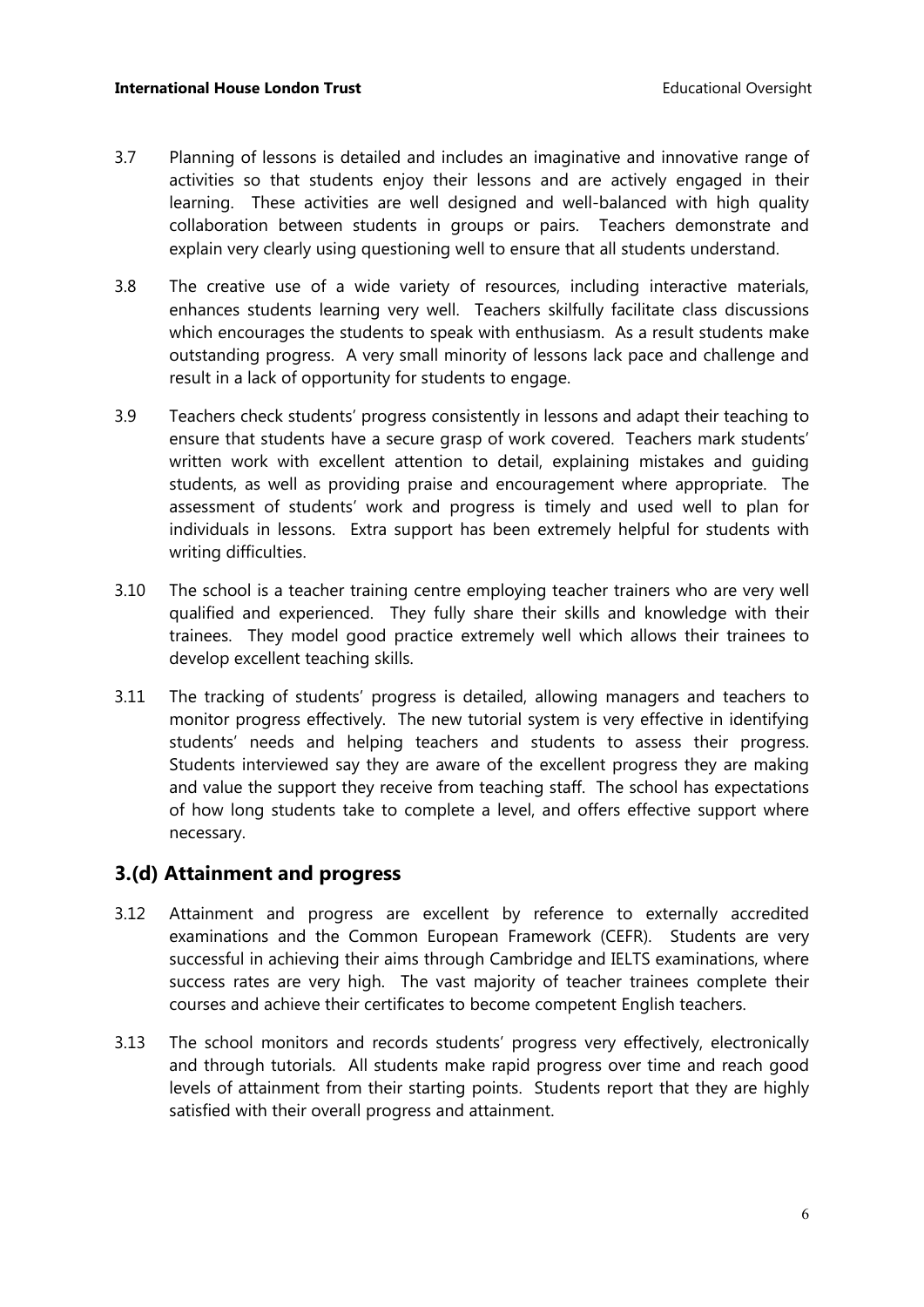## **4. STUDENTS' WELFARE, INCLUDING HEALTH AND SAFETY**

#### **4.(a) Health, safety and security of the premises**

- 4.1 Health, safety and security of the premises are excellent. Regularly updated policies show clear responsibilities for the key aspects of health, safety and welfare and underpin good day-to-day practice at the school. Risk assessments, including those for external activities, are detailed and used well. Signage throughout the school is excellent. The school effectively manages the risks of fire and other hazards. There are regular fire evacuation drills and trained fire marshals are in place. Fire action notices are clearly displayed and fire exits are well signposted. Fire protection equipment is properly sited and regularly checked.
- 4.2 The policy and provision for first aid is very good and an appropriate number of qualified first aiders are present on the site at all times. There are suitable notices for the identification of first aiders and numerous first aid boxes located around the school. The accident book is up to date. The provision for students who are ill or injured is very good.
- 4.3 The school premises are high quality and in excellent decorative order, clean, tidy and fit for purpose. Premises are secure and reception desks are staffed at all times. Well designed classrooms are equipped with high quality interactive display equipment and furniture. There are sufficient washrooms, which are clean and very well maintained. The building is fully accessible for those with physical disabilities. Facilities in the cafe for preparation and serving of food are very good.

#### **4.(b) Student registration and attendance records**

- 4.4 Arrangements for student registration and recording of attendance are excellent. The school maintains an accurate admissions register and attendance levels are high. Registration details are carefully maintained and students who may register but do not attend are followed up meticulously to identify possible causes and to provide appropriate support where relevant.
- 4.5 Attendance registers are accurate and up to date, with procedures and processes for identifying and following up absences which are excellent. All students have a good understanding of attendance expectations. Excellent systems are in place to make the necessary reports to the Home Office when a student does not fulfill requirements.
- 4.6 The school has fair and clear procedures for the collection and refund of fees and deposits.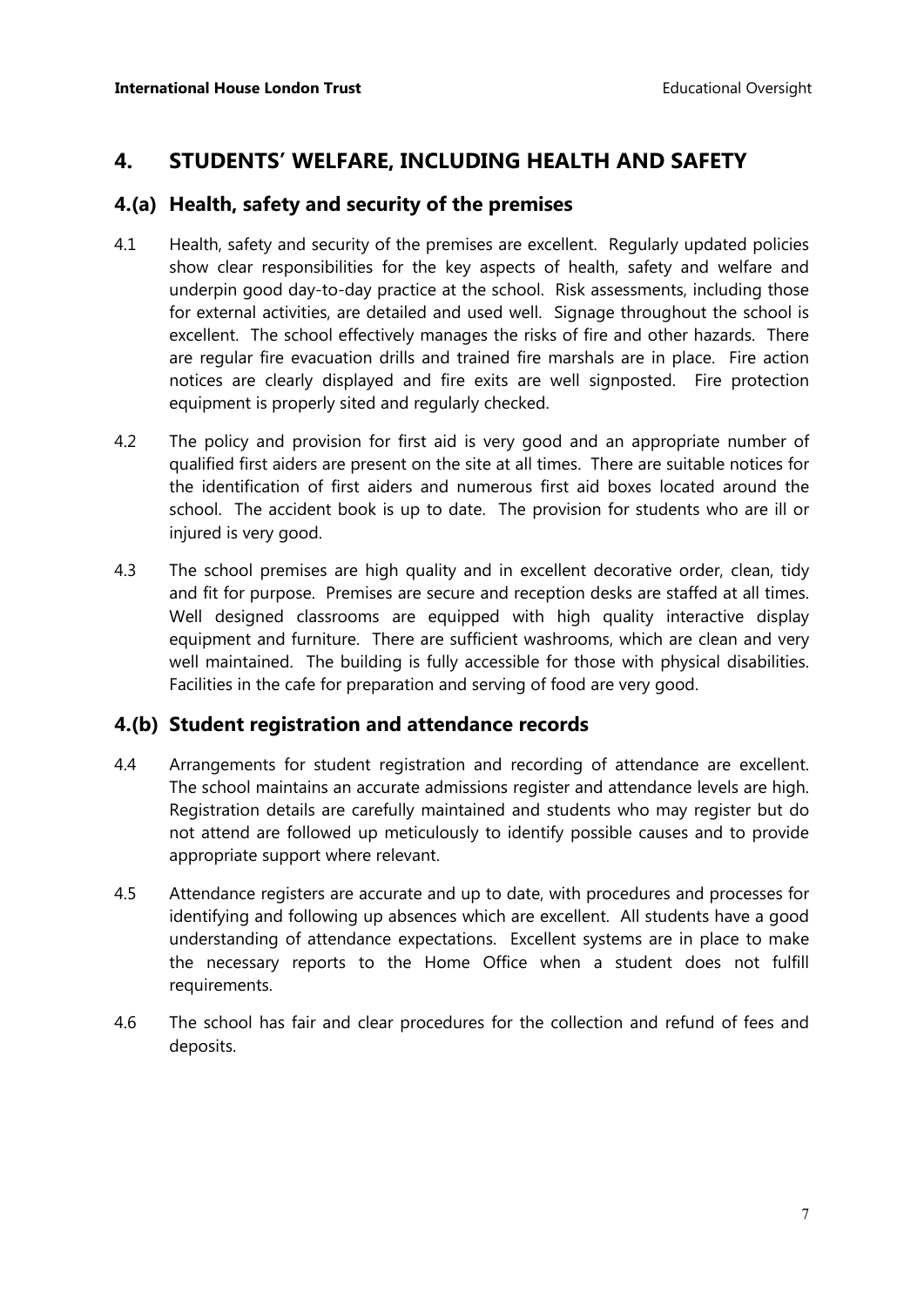#### **4.(c) Pastoral support for students**

- 4.7 Pastoral support for students is excellent. The school provides very clear information on pastoral and personal support, which is communicated well to students together with notices prominently displayed throughout the school. First day induction, together with a comprehensive student handbook, gives students an excellent introduction to the school, their studies and life in the UK.
- 4.8 The outstanding pastoral support team benefit from frequent professional training. Students are actively encouraged to seek support on academic or personal issues. Highly effective systems are in place for reporting issues and actions taken. All students interviewed were aware of the support available and how to access it. Excellent attention is paid to the security and welfare of students under 18 years and there is close liaison with parents to ensure parental consent for activities and to report academic progress.
- 4.9 Students benefit from a high quality social programme to enrich their time in the UK. Appropriate and effective career information is provided by an outside organisation to guide students in further study or employment. Students confirm that the school is a friendly and welcoming place, and they feel secure and supported.

#### **4.(d) Safeguarding for under 18s**

- 4.10 Excellent provision exists for the safeguarding of under 18s. There is a clear strategy, with a detailed policy which is frequently reviewed by management. The safeguarding policy and procedures are fully understood and scrupulously implemented by all staff.
- 4.11 A designated safeguarding lead is in place who has been appropriately trained. The school follows exemplary standards for the recruitment of staff and all persons involved in the care of under 18s, including full Disclosure and Barring Service (DBS) disclosure, and seeks to ensure student safety at all times. Detailed recording systems are in place for any possible safeguarding concerns and the proper procedures are followed to report them to the relevant authorities. An accurate single central record is kept of all checks on all staff and other personnel.
- 4.12 Students are advised on how to stay safe while in the UK and how to seek help with any problems, including internet and social media safety. The school also pays careful attention to the possibility of radicalisation and extremism, with full guidance to staff on how to recognise and report suspicions. Consequently, the school environment is safe and secure, with clear understanding by all staff of their responsibilities in this area.

#### **4.(e) Residential accommodation**

4.13 Excellent arrangements are in place for the accommodation of students. Halls of residence are available for students over 18 years, managed by an outside organisation. The school ensures the quality of these residences by careful checks,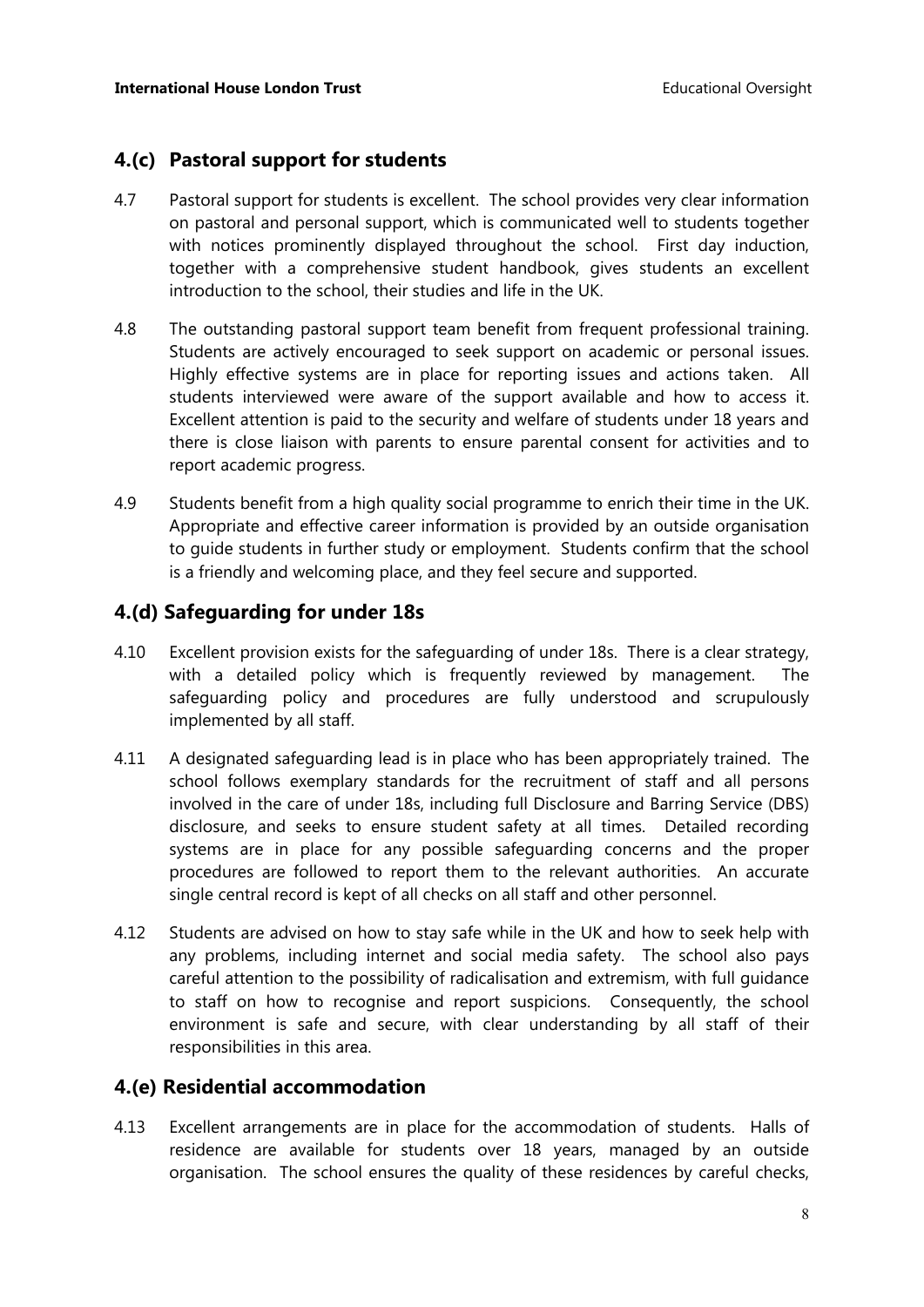including regular visits by the school to the residences and recording of statutory safety and insurance certificates provided by the managing body.

4.14 Excellent arrangements are in place for students under 18 to stay with host families. The school register of host families is scrupulously managed. Families are carefully screened for suitability, including DBS checks for those hosting under 18s. Homes are regularly visited in order to review the provision for students, and any concerns on the part of students or host families themselves are immediately investigated and the outcome recorded. Families show exemplary concern for their student guests, and students report high satisfaction with their host families.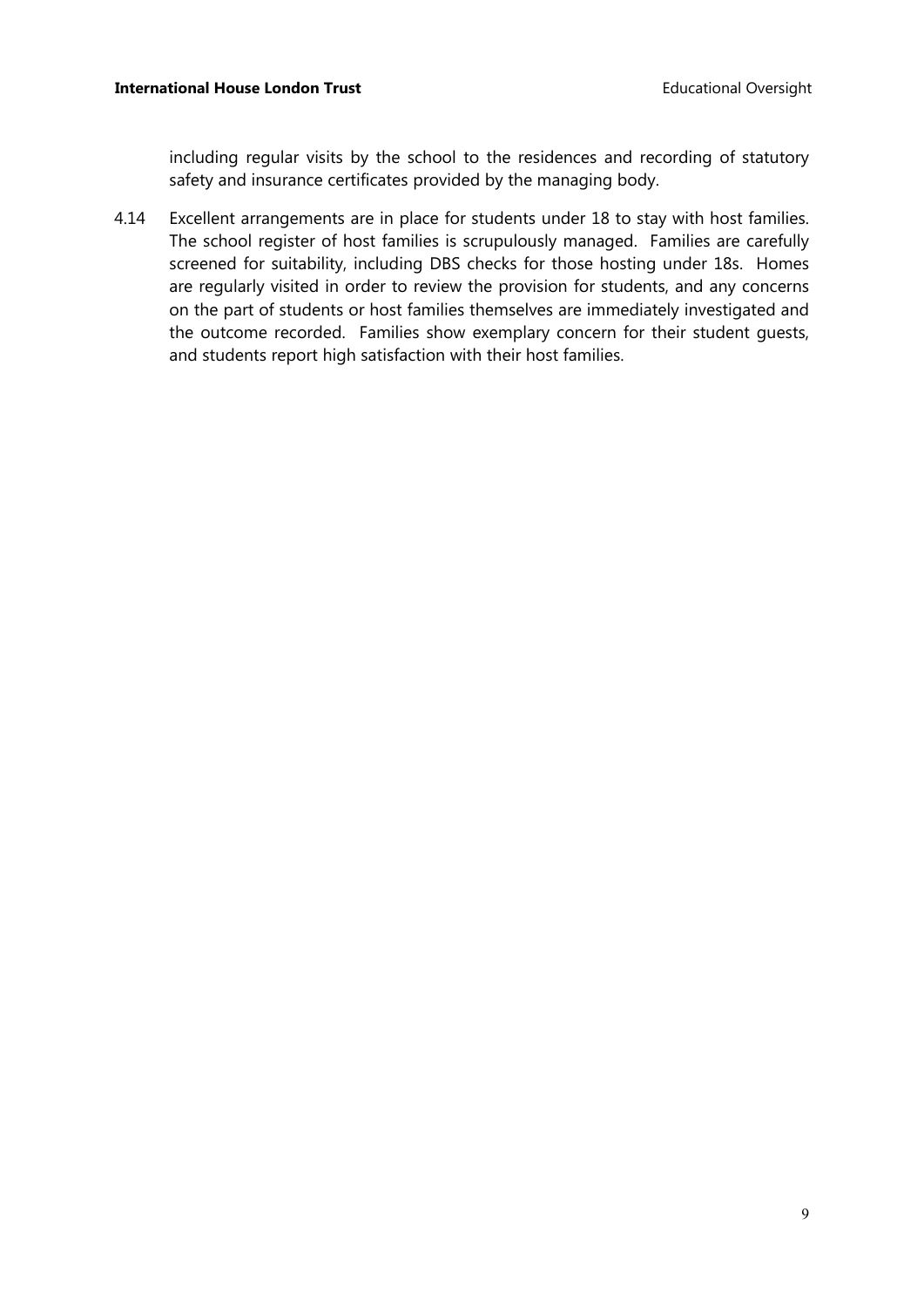## **5. THE EFFECTIVENESS OF GOVERNANCE, LEADERSHIP AND MANAGEMENT**

#### **5.(a) Ownership and oversight**

- 5.1 The effectiveness of ownership and oversight is excellent. The chief executive officer and director of operations provide clear educational direction which ensures the school meets its published aims and ethos.There is an ambitious three-year strategic plan with clear targets for development of the business. These initiatives are to ensure the school retains its long standing reputation in teaching and teacher training.
- 5.2 The chief executive officer and director of operations are fully involved in successfully discharging their responsibilities for business planning, educational standards, financial planning and investment in staff, accommodation and resources. They oversee welfare, safeguarding, health and safety throughout the school very effectively. All legal permissions are in place and effective policies are reviewed and updated at least annually.

#### **5.(b) Management structures and responsibilities**

- 5.3 Leadership and management of the school are excellent.The chief executive officer and director of operations effectively oversee the delegation of the strategic targets to provide educational and professional challenge to the senior managers. Frequent management and staff meetings ensure rapid and clear communication between chief executive officer, director of operations*,* managers and staff.
- 5.4 The school successfully recruits and retains excellent staff, who are well qualified and experienced. They receive high quality staff development which ensures that they carry out their roles in meeting student needs to a very high standard.
- 5.5 Student data on attainment and progress is gathered well; however, there is insufficient analysis of patterns and trends over time to inform the monitoring of provision.

### **5.(c) Quality assurance including student feedback**

- 5.6 Quality assurance including student feedback is excellent. A wide range of thorough quality assurance mechanisms are in place, which lead to a high level of student satisfaction. The school works hard to improve its provision. The self-evaluation process makes valid and evaluative judgements about the provision. This results in identification of appropriate areas for improvement which are monitored rigorously by managers.
- 5.7 The school has a wide range of methods for receiving feedback from students. This feedback shows a high level of satisfaction with the school. Posters around the school inform students of the improvements that have been made. The pre-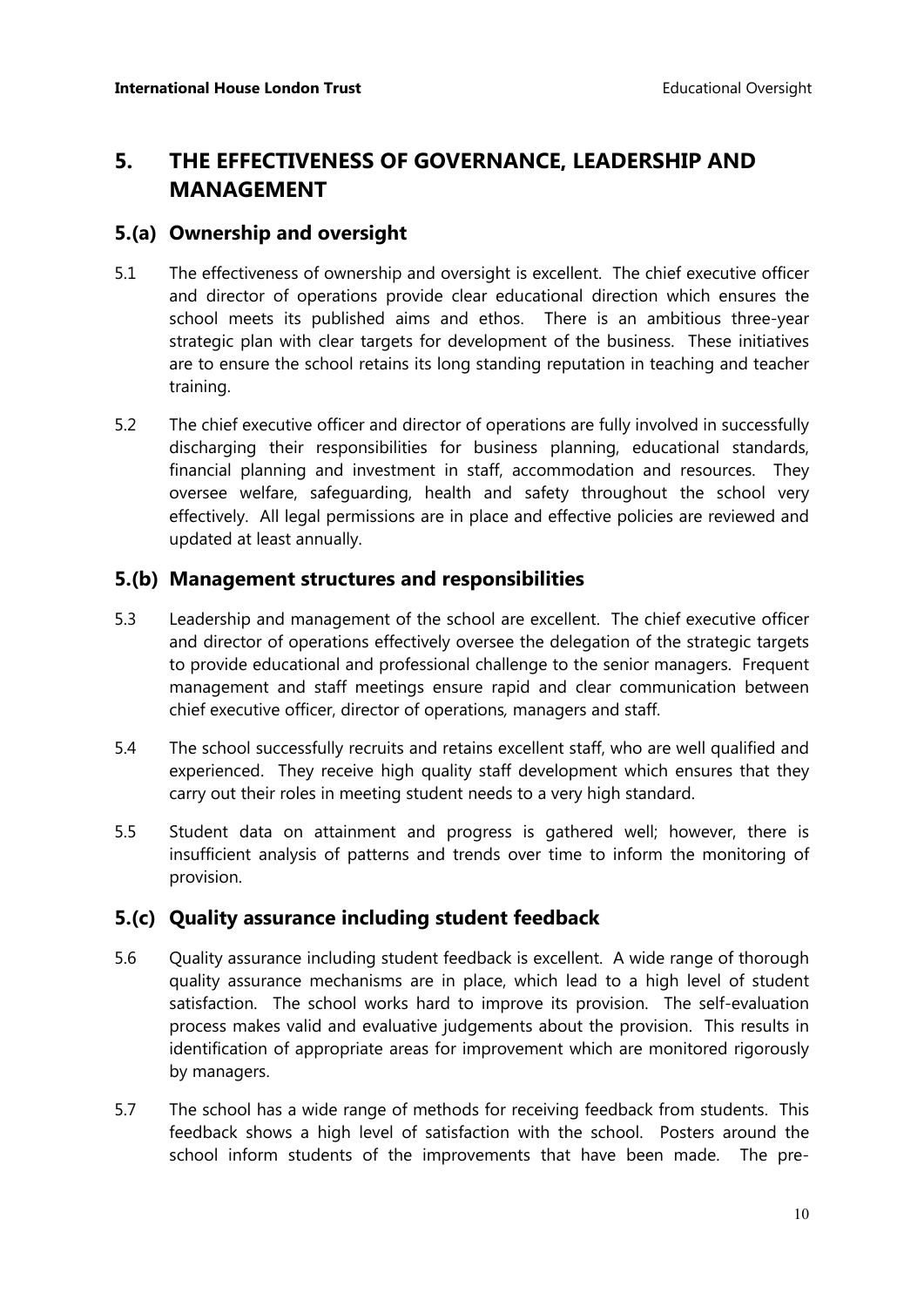inspection feedback from staff and students confirmed that they considered the school was very good.

- 5.8 Staff performance is monitored and supported through very well designed personal development interviews where targets are set and monitored. Lesson observation information is used well at these interviews. These give helpful feedback to the teacher on their performance with recommendations for improvement. A wide range of staff development activities are available based on needs identified in personal development interviews and the needs linked to the strategic objectives.
- 5.9 The policy and process for making formal complaints is clear and appropriate with access to an independent panel if necessary. The complaints log is up to date.
- 5.10 A fee protection scheme is in place.

#### **5.(d) Staff recruitment, qualifications and suitability checks**

- 5.11 Staff recruitment, qualifications and suitability checks are good. Prior to confirmation of the appointment of all staff the school conducts appropriate checks to confirm their identity and right to work in the UK. The single central record is effectively used to monitor right to work in the UK and expiry dates of visas.
- 5.12 References, qualifications and employment history are checked prior to appointment. Enhanced DBS checks are made as soon as possible after appointment. There are suitable arrangements to ensure that teachers waiting for DBS clearance are not given classroom responsibilities for students who are under 18.

#### **5.(e) Provision of information**

- 5.13 Provision of information is excellent. The school's website is very comprehensive and user-friendly. Prospective students are able to access accurate and highly relevant information to inform their study choices.
- 5.14 The school was very responsive in providing all the information required for the inspection in a timely manner.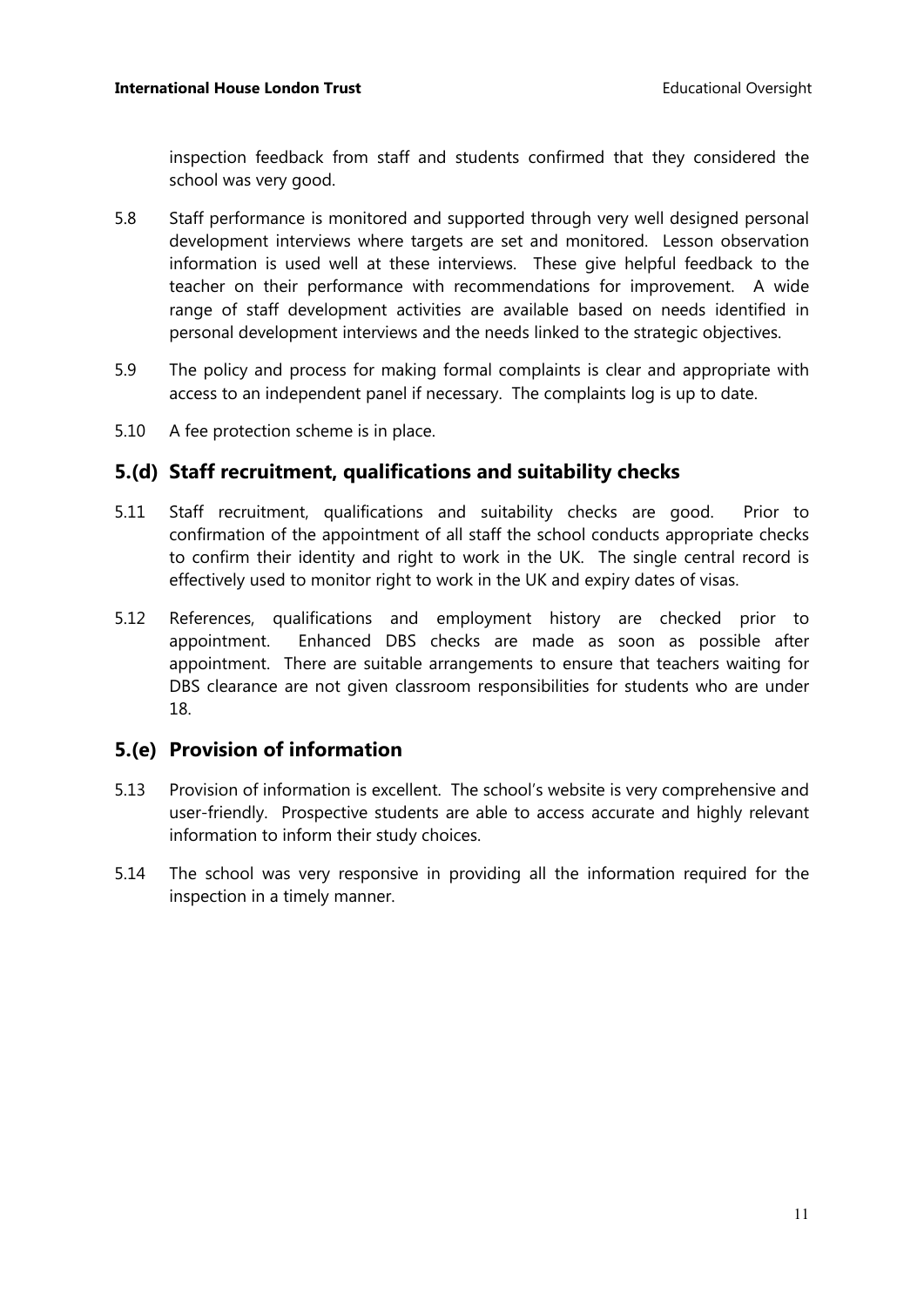## **6. ACTIONS AND RECOMMENDATIONS**

#### **Recommendations for further improvement**

In order to further improve the excellent quality provided, the language school should:

- Ensure that the pace of all lessons challenges students, to improve their engagement and motivation.
- Analyse data for patterns in trends over time in order to set clear targets where improvement is necessary.